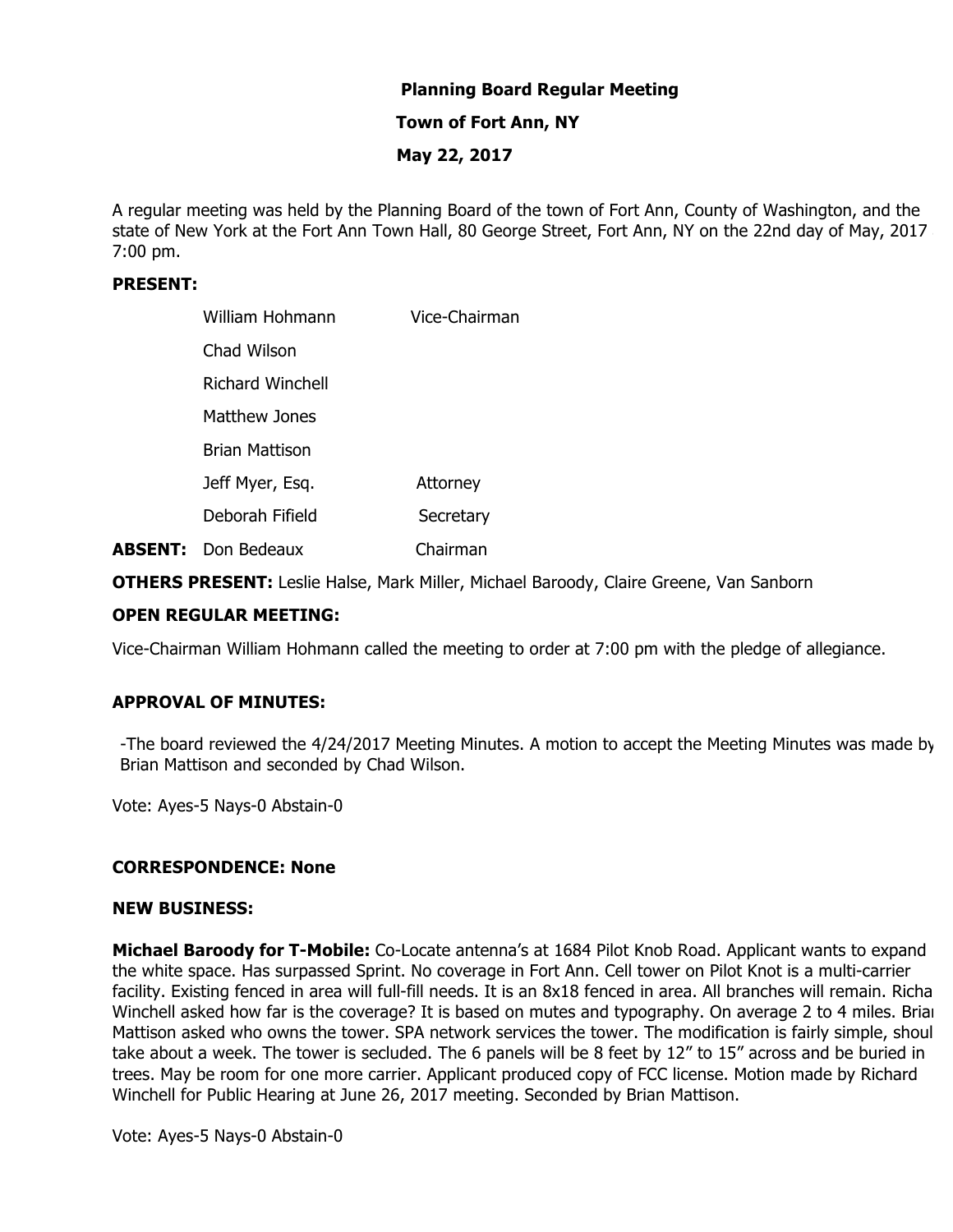#### **OLD BUSINESS: None**

**Lindsey Halse for Kasselman Solar/Site Plan/Public Hearing:** Property is located at 1159 Farley Road, Fort Ann, tax map #119.-2-29.3. Applicant is Van Sanborn, wishing to install solar panels on roof of garage and residence. Ms. Halse gave quick overview of the project. William Hohmann asked if there were any questions from the public. One member of the public asked what happens to the panels at the end of their lit span. They will be decommissioned and up graded. The invertors have a life span of 25 years. Homeowner can take the panels down and recycle them. Currently it is difficult to recycle them. Industry is working on that. At this time no cost effective way. By 2050 solar panels will be the leading source of energy, so there w be a cost effective plan. Member is concerned they will end up in homeowner's backyards or in landfills. It w be homeowner's choice what to do with them at the end of their life. If panels are replaced then the compar will dispose of them. Member feels in 25 years they will end up in people's backyards. Does Town have plan for this? Town would like plan. Company did create a decommission plan, but ultimately up to homeowner. Brian Mattison- so the first 10 years it is the companys responsibility if panels break based on storms we hav It will be a case by case study. Full warranty is for 10 years. Beyond 10 years they rely on manufactures warranty. Invertors, more than solar panels need work. Panels can last for 50 years. Attorney Jeff Meyer reviewed SEQRA Environmental Assessment Form with applicant. Motion made by Brian Mattison to accept negative declaration pursuant to State Environmental Quality Review Act based on responses. Seconded by Richard Winchell.

#### Vote: Ayes-5 Nays-0 Abstain-0

Attorney Jeff Meyer asked for questions from Board. A decommissioning plan was submitted, but seems low. \$9,000 low. In addition to cost estimate, local law requires some kind of financial surerity to be in place or a bond to cover that cost. The Planning Board does not have the authority to waive that. Applicant can say that the \$500 removal will be utilized by the applicant, or provide a bond or an escrow agreement to the Town. Applicant did provide the \$500 removal, which will have to be produced 30 days before construction. William Hohmann stated approval is subject to condition of 15 year company or decommissioning plan whether it be \$500 escrow or on the company in writing. If OK with board William Hohmann will make motion. Seconded t Brian Mattison.

### Vote: Ayes-5 Nays-0 Abstain-0

**Michael Morrissey/Site Plan/Public Hearing:** Property is located at 10028 State Route 149. Applicant wishes to create spaces to store boats and recreational vehicles and construct two storage unit buildings. Applicant did not show. Motion made by Richard Winchell to table Public Hearing and keep it open. Seconded by Matthew Jones.

Vote: Ayes-5 Nays-0 Abstain-0

**ADDITIONAL BOARD DISCUSSION:** Co-Chairman William Hohmann had business before the Planning Board. He wished to submit more training certificates from 5/7/2015 and 7/12/2012.

### **COMMENTS FROM THE FLOOR: None**